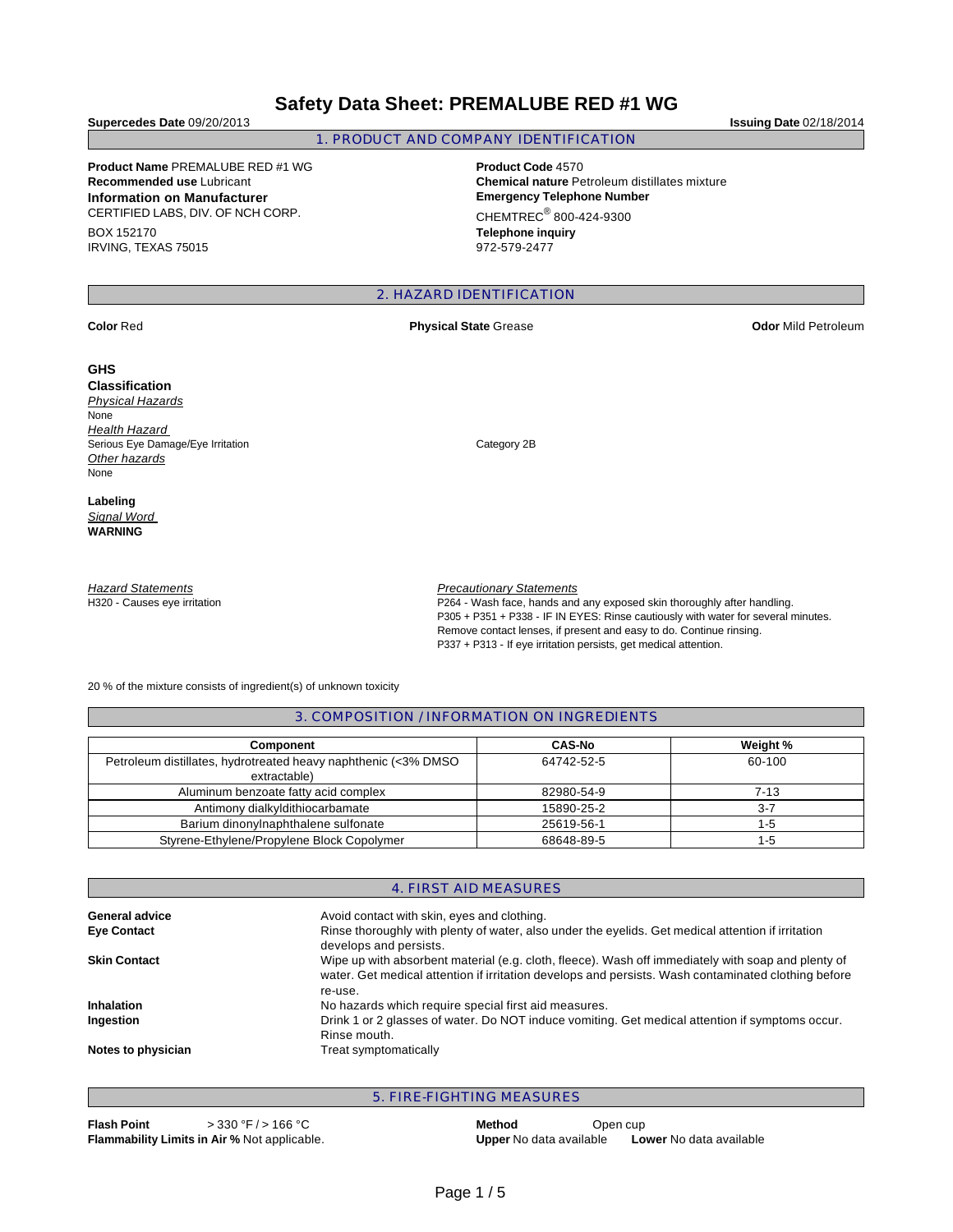### **Suitable Extinguishing Media**

Water spray. Foam. Carbon dioxide (CO2). Dry chemical. Use extinguishing measures that are appropriate to local circumstances and the surrounding environment. **Specific hazards arising from the chemical**

Material can create slippery conditions.

**Protective Equipment and Precautions for Firefighters**

As in any fire, wear self-contained breathing apparatus pressure-demand, MSHA/NIOSH (approved or equivalent) and full protective gear.

| <b>NFPA</b> | Health 1 | <b>Flammability 1</b> | Instability 0 |
|-------------|----------|-----------------------|---------------|
| <b>HMIS</b> | Health 1 | <b>Flammability 1</b> | Instability 0 |

|                                                             | <b>6. ACCIDENTAL RELEASE MEASURES</b>                                                                                                                                                                                             |
|-------------------------------------------------------------|-----------------------------------------------------------------------------------------------------------------------------------------------------------------------------------------------------------------------------------|
| <b>Personal Precautions</b>                                 | Use personal protective equipment. Prevent further leakage or spillage if safe to do so. Material can<br>create slippery conditions.                                                                                              |
| <b>Environmental Precautions</b>                            | Do not flush into surface water or sanitary sewer system.                                                                                                                                                                         |
| <b>Methods for Containment</b>                              | Contain spillage, soak up with non-combustible absorbent material, (e.g. sand, earth,<br>diatomaceous earth, vermiculite) and transfer to a container for disposal according to local / national<br>regulations (see section 13). |
| <b>Methods for Cleaning Up</b><br><b>Neutralizing Agent</b> | Soak up with inert absorbent material (e.g. sand, silica gel, acid binder, universal binder, sawdust)<br>Not applicable.                                                                                                          |
|                                                             | 7. HANDLING AND STORAGE                                                                                                                                                                                                           |
| <b>Linnalling</b>                                           | Avoid contact with ckin, over and elething                                                                                                                                                                                        |

| <b>Handling</b>            | Avoid contact with skin, eyes and clothing.                                                   |                |         |  |          |                |  |  |
|----------------------------|-----------------------------------------------------------------------------------------------|----------------|---------|--|----------|----------------|--|--|
| <b>Storage</b>             | Store in original container. Keep containers tightly closed in a cool, well-ventilated place. |                |         |  |          |                |  |  |
| <b>Storage Temperature</b> | Minimum                                                                                       | 10 °F / -12 °C |         |  | Maximum  | 120 °F / 49 °C |  |  |
| <b>Storage Conditions</b>  | <b>Indoor</b>                                                                                 |                | Outdoor |  | Heated x | Refrigerated   |  |  |

### 8. EXPOSURE CONTROLS / PERSONAL PROTECTION

| <b>Exposure Guidelines</b>                                                     |                                                       |                           |                                                             |
|--------------------------------------------------------------------------------|-------------------------------------------------------|---------------------------|-------------------------------------------------------------|
| Component                                                                      | <b>ACGIH TLV</b>                                      | <b>OSHA PEL</b>           | <b>NIOSH</b>                                                |
| Petroleum distillates, hydrotreated heavy<br>naphthenic (<3% DMSO extractable) | TWA: 5 mg/m <sup>3</sup> ; STEL: 10 mg/m <sup>3</sup> | TWA: $5 \text{ mg/m}^3$   | IDLH: 2,500 mg/m <sup>3</sup> ; STEL 10 mg/m <sup>3</sup> ; |
|                                                                                |                                                       |                           | TWA: 5 mg/m <sup>3</sup>                                    |
| Aluminum benzoate fatty acid complex                                           | No data available                                     | No data available         | No data available                                           |
| Antimony dialkyldithiocarbamate                                                | TWA: $0.5 \text{ mg/m}^3$                             | TWA: $0.5 \text{ mg/m}^3$ | IDLH: 50 mg/m $3$                                           |
|                                                                                |                                                       |                           | TWA: $0.5 \text{ ma/m}^3$                                   |
| Barium dinonylnaphthalene sulfonate                                            | TWA: $0.5 \text{ mg/m}^3$                             | TWA: $0.5 \text{ mg/m}^3$ | TWA: $0.5 \text{ mg/m}^3$                                   |
| Styrene-Ethylene/Propylene Block Copolymer                                     | No data available                                     | No data available         | No data available                                           |

**Engineering Measures** Ensure adequate ventilation, especially in confined areas. Where reasonably practicable this should be achieved by the use of local exhaust ventilation and good general extraction.

**Personal Protective Equipment Eye/Face Protection** Safety glasses with side-shields.

**Skin Protection For prolonged or repeated contact**, use protective gloves with appropriate chemical resistance. **Respiratory Protection <b>In** case of inadequate ventilation wear respiratory protection. When workers are facing concentrations above the exposure limit they must use appropriate certified respirators. **General Hygiene Considerations** Ensure that eyewash stations and safety showers are close to the workstation location. Remove and wash contaminated clothing before re-use.

### 9. PHYSICAL AND CHEMICAL PROPERTIES

| <b>Physical State</b>               | Grease                                       | <b>Viscosity</b>                                | Semi-Solid        |
|-------------------------------------|----------------------------------------------|-------------------------------------------------|-------------------|
| Color                               | Red                                          | Odor                                            | Mild Petroleum    |
| <b>Odor Threshold</b>               | Not applicable                               | Appearance                                      | Transparent       |
| рH                                  | Not applicable                               | <b>Specific Gravity</b>                         | 0.91              |
| <b>Evaporation Rate</b>             | $0$ (Butyl acetate=1)                        | <b>Percent Volatile (Volume)</b>                | 0.2               |
| <b>VOC Content (%)</b>              | 0.2                                          | <b>VOC Content (g/L)</b>                        | $\overline{2}$    |
| <b>Vapor Pressure</b>               | 0.01 mmHg @ 70°F                             | <b>Vapor Density</b>                            | $5.8$ (Air = 1.0) |
| <b>Solubility</b>                   | Negligible                                   | n-Octanol/Water Partition                       | No data available |
| <b>Melting Point/Range</b>          | No data available                            | <b>Decomposition Temperature</b>                | No data available |
| <b>Boiling Point/Range</b>          | Not applicable $\degree$ F / 232 $\degree$ C | Flammability (solid, gas)                       | No data available |
| <b>Flash Point</b>                  | $>$ 330 °F / $>$ 166 °C                      | Method                                          | Open cup          |
| <b>Autoignition Temperature</b>     | No information available.                    |                                                 |                   |
| <b>Flammability Limits in Air %</b> | Not applicable.                              | Upper No data available Lower No data available |                   |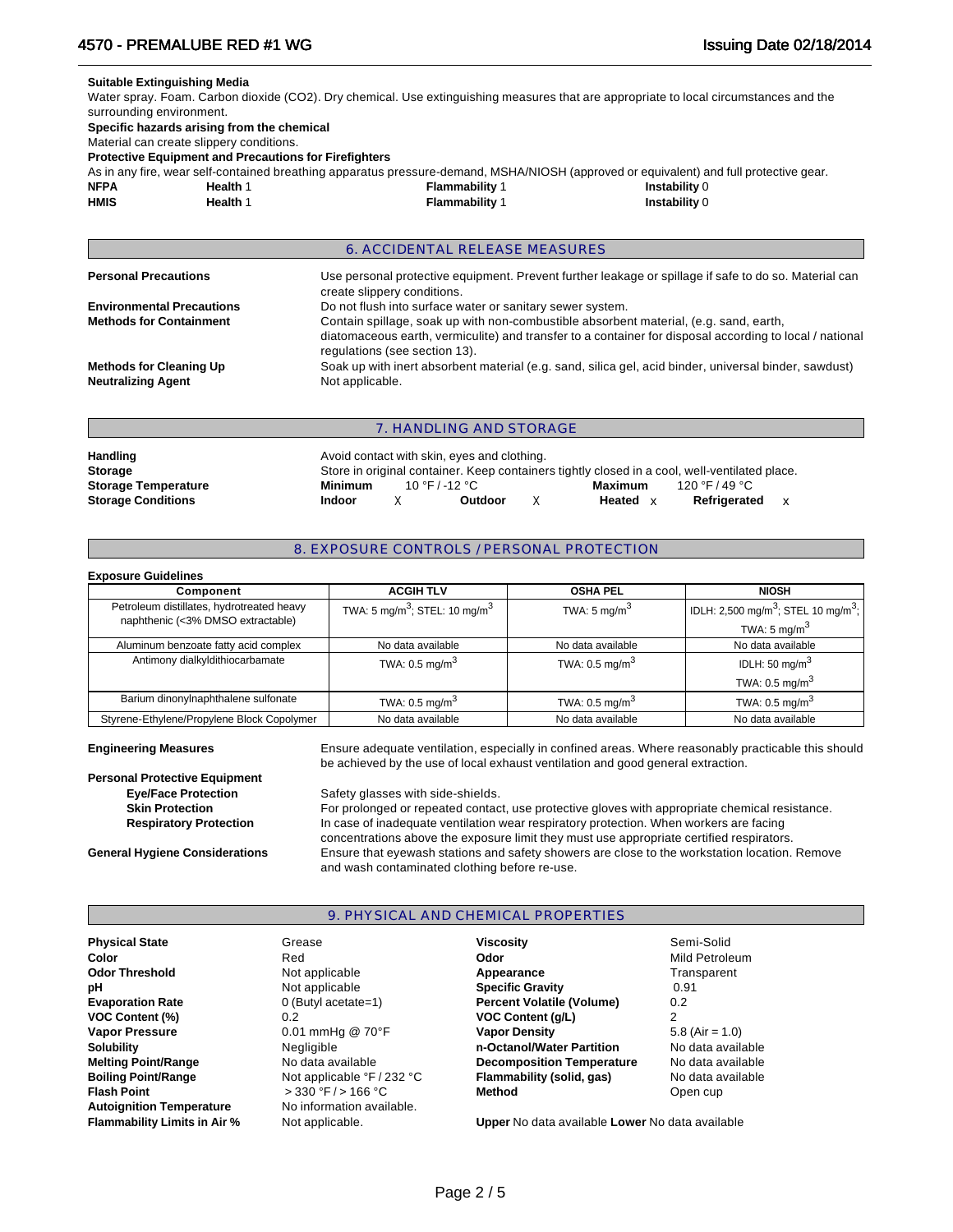## 10. STABILITY AND REACTIVITY

**Conditions to Avoid and Server Conditions to Avoid Avoid Executive Conditions of Avoid Avoid Executive Conditions Conditions of Avoid Avoid Executive Conditions of Avoid Avoid Executive Conditions of Avoid Avoid Avoid Avo** 

**Chemical Stability Chemical Stability Stable. Hazardous polymerization does not occur. Incompatible Products**<br> **Incompatible Products**<br> **Interpreducts**<br> **Interpreducts**<br> **Interpreducts**<br> **Interpreducts**<br> **Interpreducts**<br> **Interpreducts**<br> **Interpreducts**<br> **Interpreducts**<br> **Interpreducts**<br> **Interpreducts**<br> **I** Carbon oxides, Nitrogen oxides (NOx), Sulfur oxides, Aldehydes, Ketones. **Possibility of Hazardous Reactions Hazardous polymerization does not occur** 

11. TOXICOLOGICAL INFORMATION

**Product Information** 

| The following values are calculated based on chapter 3.1 of the GHS document (Rev. 3, 2009): |                                                                                 |  |  |  |  |  |  |
|----------------------------------------------------------------------------------------------|---------------------------------------------------------------------------------|--|--|--|--|--|--|
| Oral LD50                                                                                    | No information available                                                        |  |  |  |  |  |  |
| Dermal LD50                                                                                  | No information available                                                        |  |  |  |  |  |  |
| <b>Inhalation LC50</b>                                                                       |                                                                                 |  |  |  |  |  |  |
| Gas                                                                                          | No information available                                                        |  |  |  |  |  |  |
| Mist                                                                                         | No information available                                                        |  |  |  |  |  |  |
| Vapor                                                                                        | No information available                                                        |  |  |  |  |  |  |
| <b>Principle Route of Exposure</b>                                                           | Skin contact, Eye contact.                                                      |  |  |  |  |  |  |
| <b>Primary Routes of Entry</b>                                                               | None known                                                                      |  |  |  |  |  |  |
| <b>Acute Effects</b>                                                                         |                                                                                 |  |  |  |  |  |  |
| Eyes                                                                                         | May cause eye irritation.                                                       |  |  |  |  |  |  |
| <b>Skin</b>                                                                                  | May cause skin irritation.                                                      |  |  |  |  |  |  |
| Inhalation                                                                                   | Low hazard for usual industrial or commercial handling.                         |  |  |  |  |  |  |
| Ingestion                                                                                    | Ingestion may cause gastrointestinal irritation, nausea, vomiting and diarrhea. |  |  |  |  |  |  |
| <b>Chronic Toxicity</b>                                                                      | Prolonged skin contact may defat the skin and produce dermatitis.               |  |  |  |  |  |  |
| <b>Target Organ Effects</b>                                                                  | Skin, Eyes, Respiratory system, Cardiovascular system.                          |  |  |  |  |  |  |
| <b>Aggravated Medical Conditions</b>                                                         | Skin disorders, Heart disease.                                                  |  |  |  |  |  |  |
| Component Information                                                                        |                                                                                 |  |  |  |  |  |  |

**Acute Toxicity None known** 

| AVULG TVAIVILV                  | <b>INVITE MITOWII</b> |                       |                        |                    |                   |
|---------------------------------|-----------------------|-----------------------|------------------------|--------------------|-------------------|
| Component                       | LD50 Oral             | LD50 Dermal           | <b>LC50 Inhalation</b> | <b>Draize Test</b> | Other             |
| Petroleum distillates.          | > 5000 mg/kg (Rat)    | > 5000 mg/kg (Rabbit) | no data available      | no data available  | no data available |
| hydrotreated heavy naphthenic   |                       |                       |                        |                    |                   |
| (<3% DMSO extractable)          |                       |                       |                        |                    |                   |
| Aluminum benzoate fatty acid    | no data available     | no data available     | no data available      | no data available  | no data available |
| complex                         |                       |                       |                        |                    |                   |
| Antimony dialkyldithiocarbamate | no data available     | no data available     | no data available      | no data available  | no data available |
| Barium dinonylnaphthalene       | no data available     | no data available     | no data available      | no data available  | no data available |
| sulfonate                       |                       |                       |                        |                    |                   |
| Styrene-Ethylene/Propylene      | no data available     | no data available     | no data available      | no data available  | no data available |
| <b>Block Copolymer</b>          |                       |                       |                        |                    |                   |

| Component                       | <b>Mutagenicity</b> | <b>Sensitization</b> | Developmental Toxicity Reproductive Toxicity |                   | <b>Target Organ Effects</b> |
|---------------------------------|---------------------|----------------------|----------------------------------------------|-------------------|-----------------------------|
| Petroleum distillates.          | no data available   | no data available    | no data available                            | no data available | respiratory system          |
| hydrotreated heavy naphthenic   |                     |                      |                                              |                   |                             |
| (<3% DMSO extractable)          |                     |                      |                                              |                   |                             |
| Aluminum benzoate fatty acid    | no data available   | no data available    | no data available                            | no data available | no data available           |
| complex                         |                     |                      |                                              |                   |                             |
| Antimony dialkyldithiocarbamate | no data available   | no data available    | no data available                            | no data available | respiratory system, CVS,    |
|                                 |                     |                      |                                              |                   | skin, eyes                  |
| Barium dinonylnaphthalene       | no data available   | no data available    | no data available                            | no data available | no data available           |
| sulfonate                       |                     |                      |                                              |                   |                             |
| Styrene-Ethylene/Propylene      | no data available   | no data available    | no data available                            | no data available | no data available           |
| <b>Block Copolymer</b>          |                     |                      |                                              |                   |                             |

### **Carcinogenicity**

| Component                       | <b>ACGIH</b>   | <b>IARC</b>    | <b>NTP</b>     | <b>OSHA</b>    | Other          |
|---------------------------------|----------------|----------------|----------------|----------------|----------------|
| Petroleum distillates.          | not applicable | not applicable | not applicable | not applicable | not applicable |
| hydrotreated heavy naphthenic   |                |                |                |                |                |
| (<3% DMSO extractable)          |                |                |                |                |                |
| Aluminum benzoate fatty acid    | not applicable | not applicable | not applicable | not applicable | not applicable |
| complex                         |                |                |                |                |                |
| Antimony dialkyldithiocarbamate | not applicable | not applicable | not applicable | not applicable | not applicable |
| Barium dinonylnaphthalene       | not applicable | not applicable | not applicable | not applicable | not applicable |
| sulfonate                       |                |                |                |                |                |
| Styrene-Ethylene/Propylene      | not applicable | not applicable | not applicable | not applicable | not applicable |
| <b>Block Copolymer</b>          |                |                |                |                |                |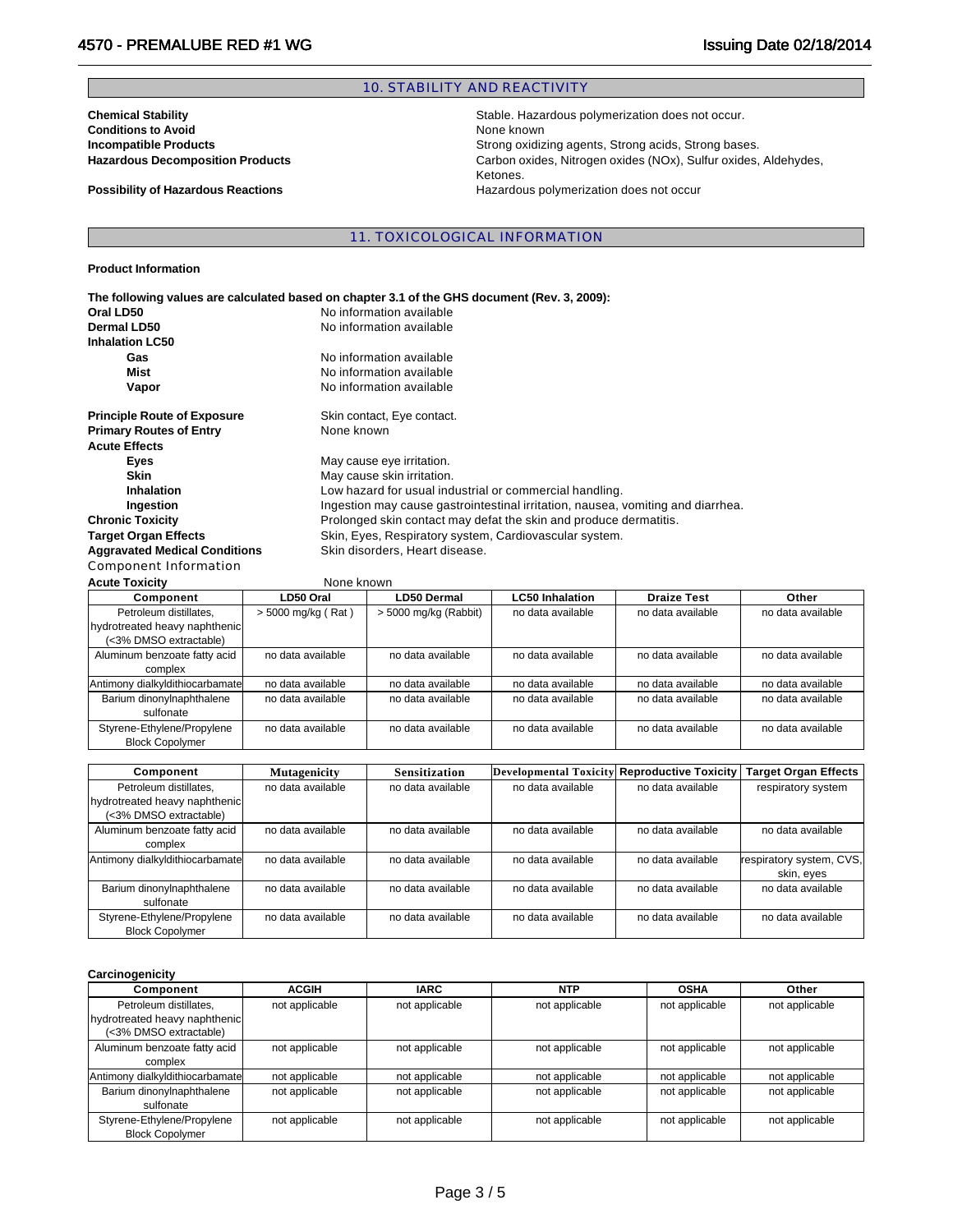## 12. ECOLOGICAL INFORMATION

|                                                                                   |                                                                          | <u>IZ. LUULUUIUAL IIN UNIVIATIUIN</u>                                                                                                                                                                                                                              |                                                                              |  |                                       |         |
|-----------------------------------------------------------------------------------|--------------------------------------------------------------------------|--------------------------------------------------------------------------------------------------------------------------------------------------------------------------------------------------------------------------------------------------------------------|------------------------------------------------------------------------------|--|---------------------------------------|---------|
| Product Information<br>Component Information                                      |                                                                          | No information available.                                                                                                                                                                                                                                          |                                                                              |  |                                       |         |
| Component                                                                         | <b>Toxicity to Algae</b>                                                 | <b>Toxicity to Fish</b>                                                                                                                                                                                                                                            | Microtox                                                                     |  | <b>Water Flea</b>                     | log Pow |
| Petroleum distillates, hydrotreated<br>heavy naphthenic (<3% DMSO<br>extractable) | no data available                                                        | LC50 > 5000 mg/L Oncorhynchus<br>mykiss 96 h                                                                                                                                                                                                                       | no data available                                                            |  | EC50> 1000 mg/L 48 h                  | N/A     |
| Aluminum benzoate fatty acid<br>complex                                           | no data available                                                        | no data available                                                                                                                                                                                                                                                  | no data available                                                            |  | no data available                     | N/A     |
| Antimony dialkyldithiocarbamate                                                   | no data available                                                        | no data available                                                                                                                                                                                                                                                  | no data available                                                            |  | no data available                     | N/A     |
| Barium dinonylnaphthalene<br>sulfonate                                            | no data available                                                        | no data available                                                                                                                                                                                                                                                  | no data available                                                            |  | no data available                     | N/A     |
| Styrene-Ethylene/Propylene Block<br>Copolymer                                     | no data available                                                        | no data available                                                                                                                                                                                                                                                  | no data available                                                            |  | no data available                     | N/A     |
| <b>Persistence and Degradability</b><br><b>Bioaccumulation</b><br><b>Mobility</b> |                                                                          | No information available.<br>No information available.<br>No information available.                                                                                                                                                                                |                                                                              |  |                                       |         |
|                                                                                   |                                                                          | 13. DISPOSAL CONSIDERATIONS                                                                                                                                                                                                                                        |                                                                              |  |                                       |         |
| <b>Product Disposal</b><br><b>Container Disposal</b>                              |                                                                          | Dispose of in accordance with local regulations.<br>Empty containers should be taken for local recycling, recovery, or waste disposal.                                                                                                                             |                                                                              |  |                                       |         |
|                                                                                   |                                                                          | 14. TRANSPORT INFORMATION                                                                                                                                                                                                                                          |                                                                              |  |                                       |         |
| <b>DOT</b>                                                                        | Not regulated                                                            |                                                                                                                                                                                                                                                                    |                                                                              |  |                                       |         |
| TDG                                                                               | Not regulated                                                            |                                                                                                                                                                                                                                                                    |                                                                              |  |                                       |         |
| <b>ICAO</b>                                                                       | Not regulated                                                            |                                                                                                                                                                                                                                                                    |                                                                              |  |                                       |         |
| <b>IATA</b>                                                                       | Not regulated                                                            |                                                                                                                                                                                                                                                                    |                                                                              |  |                                       |         |
| <b>IMDG/IMO</b>                                                                   | Not regulated                                                            |                                                                                                                                                                                                                                                                    |                                                                              |  |                                       |         |
|                                                                                   |                                                                          | 15. REGULATORY INFORMATION                                                                                                                                                                                                                                         |                                                                              |  |                                       |         |
| <b>Inventories</b><br><b>TSCA</b>                                                 | Complies                                                                 |                                                                                                                                                                                                                                                                    |                                                                              |  |                                       |         |
| <b>DSL</b><br><b>U.S. Federal Regulations</b>                                     | Complies                                                                 |                                                                                                                                                                                                                                                                    |                                                                              |  |                                       |         |
| <b>SARA 313</b>                                                                   |                                                                          | Section 313 of Title III of the Superfund Amendments and Reauthorization Act of 1986 (SARA). This product contains a chemical or chemicals<br>which are subject to the reporting requirements of the Act and Title 40 of the Code of Federal Regulations, Part 372 |                                                                              |  |                                       |         |
| Component                                                                         |                                                                          | <b>CAS-No</b>                                                                                                                                                                                                                                                      | Weight %                                                                     |  | SARA 313 - Threshold<br><b>Values</b> |         |
| Antimony dialkyldithiocarbamate                                                   |                                                                          | 15890-25-2                                                                                                                                                                                                                                                         | $3 - 7$                                                                      |  | 1.0                                   |         |
| Barium dinonylnaphthalene sulfonate                                               |                                                                          | 25619-56-1                                                                                                                                                                                                                                                         | $1 - 5$                                                                      |  | 1.0                                   |         |
| SARA 311/312 Hazardous Categorization                                             |                                                                          |                                                                                                                                                                                                                                                                    |                                                                              |  |                                       |         |
| <b>Acute Health Hazard</b>                                                        | <b>Chronic Health Hazard</b>                                             | <b>Fire Hazard</b>                                                                                                                                                                                                                                                 | <b>Sudden Release of</b><br><b>Reactive Hazard</b><br><b>Pressure Hazard</b> |  |                                       |         |
| Yes                                                                               | Yes                                                                      | No                                                                                                                                                                                                                                                                 | No                                                                           |  | No                                    |         |
| <b>CERCLA</b>                                                                     |                                                                          |                                                                                                                                                                                                                                                                    |                                                                              |  |                                       |         |
| Component                                                                         |                                                                          | <b>Hazardous Substances RQs</b>                                                                                                                                                                                                                                    |                                                                              |  | <b>CERCLA EHS RQs</b>                 |         |
| Petroleum distillates, hydrotreated heavy naphthenic<br>(<3% DMSO extractable)    |                                                                          | Not applicable                                                                                                                                                                                                                                                     |                                                                              |  | Not applicable                        |         |
|                                                                                   | Not applicable<br>Not applicable<br>Aluminum benzoate fatty acid complex |                                                                                                                                                                                                                                                                    |                                                                              |  |                                       |         |

Page 4 / 5

Antimony dialkyldithiocarbamate **Not applicable** Not applicable Not applicable Not applicable Barium dinonylnaphthalene sulfonate Not applicable Not applicable Not applicable Styrene-Ethylene/Propylene Block Copolymer Not applicable Not applicable Not applicable